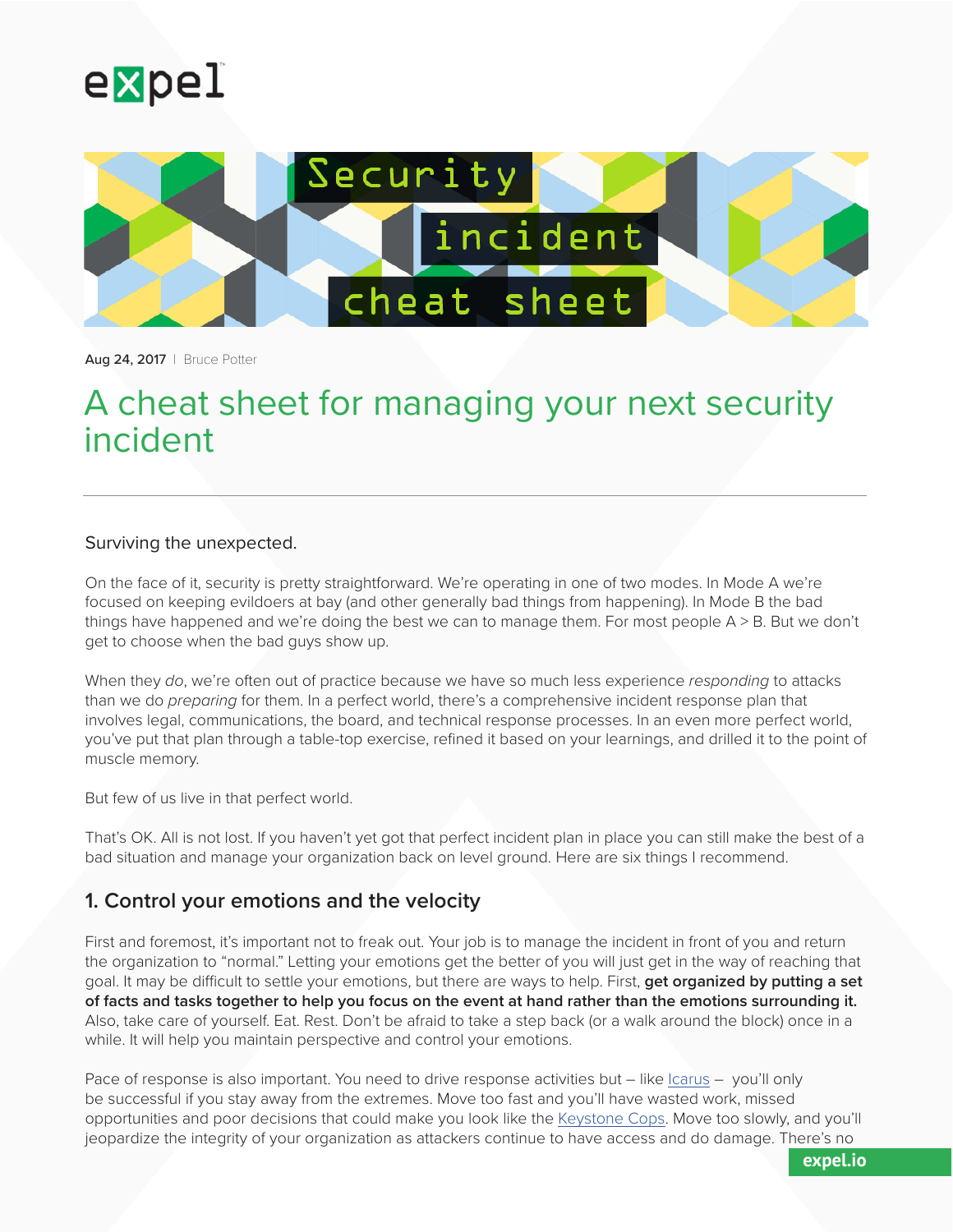

clear rule of thumb here, but as each meeting goes by and each day passes, make sure you're thinking about the velocity of activities and adjust tasking appropriately.

### **2. Build a team and assign roles**

You can't respond to an incident all by yourself. No matter how big or small your organization is, you need help. **Build a team that's appropriate for the response and assign everyone discrete roles.** Without roles, you'll have people stepping on each other's toes and gaps where there should be work. You'll want to engage legal, communications, key executives, IT leaders and technical staff. Make sure each person knows what they're expected to do, the level of effort and the need for confidentiality.

But be careful. Don't bring in too many people – especially if you're dealing with an insider incident. Controlling information gets harder as more people get involved. So, think carefully about who you involve when insiders are involved.

### **3. Communication is key**

Regular meetings are important to keep everyone on the same page. You'll be bringing together individuals from across the organization. They don't normally work together and they won't be familiar with each other's communication styles or skills. By meeting at least once or twice a day, you'll **help the team integrate rapidly and ensure your response activity doesn't suffer from lack of information sharing.**

And while internal communication is critical, make sure you're also looking beyond your own four walls to your customers, vendors, board, and the public at large. Controlling the message while an incident is unfolding is difficult. And it shouldn't be your responsibility – not just because you're busy, but because you are probably not good at it. Being transparent but also communicating facts externally in a way that is consistent with your brand is complicated. Educate your communications staff about the incident and hold them accountable to message with the appropriate parties.

### **4. Don't jump to conclusions**

Nothing is worse than a public statement about an incident that later has to be completely changed because an organization made an assumption during an incident that turns out to be false. I was once pulled away from a vacation with my family because my corporate website was "under attack" according to our network operations center. We spent half a day working with that hypothesis, trying to shore up our DDoS defenses and control traffic. When we actually stepped back and looked at the facts, we discovered our marketing department had launched a new ad campaign without telling IT. It was swamping us with new users. Within a few minutes, we contacted marketing and had them turn the dial down to levels our infrastructure could handle.

**Deal with the facts you have, not the facts you want or the assumptions you brought to the table.** Jumping to conclusions without sufficient facts damages your creditability with stakeholders. More important, it can lead to poor assignment of resources and cause greater harm to your organization as attackers are allowed continued room to operate.

## **5. Save the post-mortem for the actual "post"**

While you're figuring out "what" happened, it's often easy to drift into thinking about "why" it happened. Assigning blame and tracking down the root cause of an incident may seem like a good idea, but it can inflame emotions and distract you from the task at hand. If you see your teammates diving into the "why" of the